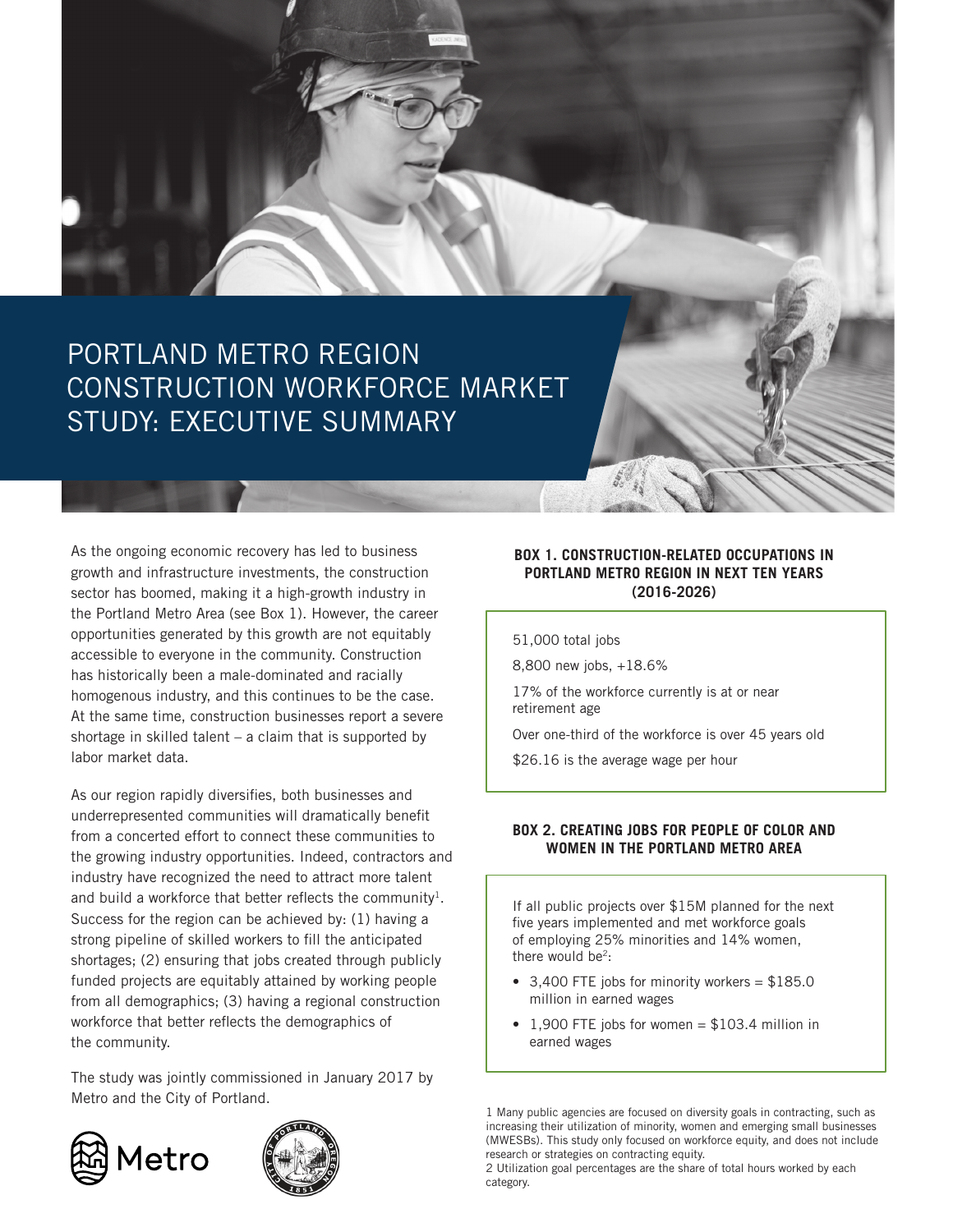Diversifying the construction workforce will not only help create a stronger supply of needed workers for the industry; it will also directly address issues of poverty and economic mobility within communities of color and working families in the region.

This in-depth construction workforce market study was commissioned to help Metro and partners more effectively invest resources toward promotion of equitable growth in the region's economy through the enhancement of career opportunities for women and people of color in the construction trades. This report is the result of an extensive research study, which included collecting and analyzing existing available construction workforce supply data, forecasting the local five-year workforce demand, conducting extensive interviews with public agencies, contractors, apprenticeship programs, and pre-apprenticeship programs, and holding focus groups with diverse construction workers and foremen in the region. The research sought to uncover the major barriers to achieving equity and increasing diversity in the construction workforce for the Portland Metro Area. A set of recommendations for success are outlined and described in the report. For a complete and detailed set of all data, please visit: https://www.oregonmetro.gov/construction-career-pathways-project.

## FINDINGS OVERVIEW: EXISTING WORKFORCE SUPPLY3

- Approximately 23,000 people work in nonresidential construction occupations in the greater Portland metropolitan area (2016).
- Four percent are women.
- Twenty percent are minorities.
- Minority employment is largely driven by Hispanics. Blacks and Asians are underrepresented in the trades.
- Women and minorities are more likely to work in lower paying trades.

### **BOX 3. SUPPLY OF WORKERS IN THE NONRESIDENTIAL CONSTRUCTION TRADES IN THE PORTLAND METRO AREA: 2016**

| Total number of  | • Total minorities: 3,800         |
|------------------|-----------------------------------|
| workers: 23,000  | $\bullet$ Total women: 940        |
| Completion       | • Minority completion rate: 36%   |
| rate for all     | • Women completion rate: 38%      |
| apprentices: 46% | • White male completion rate: 50% |

## FINDINGS OVERVIEW: PROJECTED DEMAND (3-5 YEARS, PUBLIC PROJECTS OVER \$15 MILLION)4

- From 2017 through 2021, the 81 known large public capital projects identified by this study will require nearly 14,000 construction workers.
- Some of these projects have stated apprentice and workforce diversity utilization goals, with average goals of 20 percent hours performed by apprentices, 25 percent hours performed by minorities, and 14 percent hours performed by women.
- These average goals, if applied across *all* 81 projects, puts the 5-year demand at 2,700 apprentices, 3,400 minorities, and 1,900 female construction workers.
- While the current 2016 construction workforce on a whole appears could largely ready to meet the demand for diversification across all 81 public projects, analysis of supply within each major trade group shows that only a small portion of trades have enough supply to meet goals.
- When diversification and workforce deficits are added together by trade, this analysis shows that the 2016 supply would fall short by 1,074 minorities, 1,416 females, and 445 apprentices to fill the needs for all trades in the region over the next 5 years<sup>6</sup>. These deficits more accurately show the deep need for additional outreach to and training of underrepresented groups for skilled trade career opportunities.

3 For all data collection and analysis, please visit Current Labor Pool section: https://www.oregonmetro.gov/construction-career-pathways-project 4 For all data collection and analysis, please visit Public Project Demand Section: https://www.oregonmetro.gov/construction-career-pathways-project 5 It is critical to keep in mind these gaps are only looking at the *current* 2016 workforce supply and assuming no new workers are trained or move to the area and enter the workforce in the next five years. Given that, the estimated gaps should be interpreted with the knowledge that the industry can and will be training more people over the coming years to address the workforce demand of the market.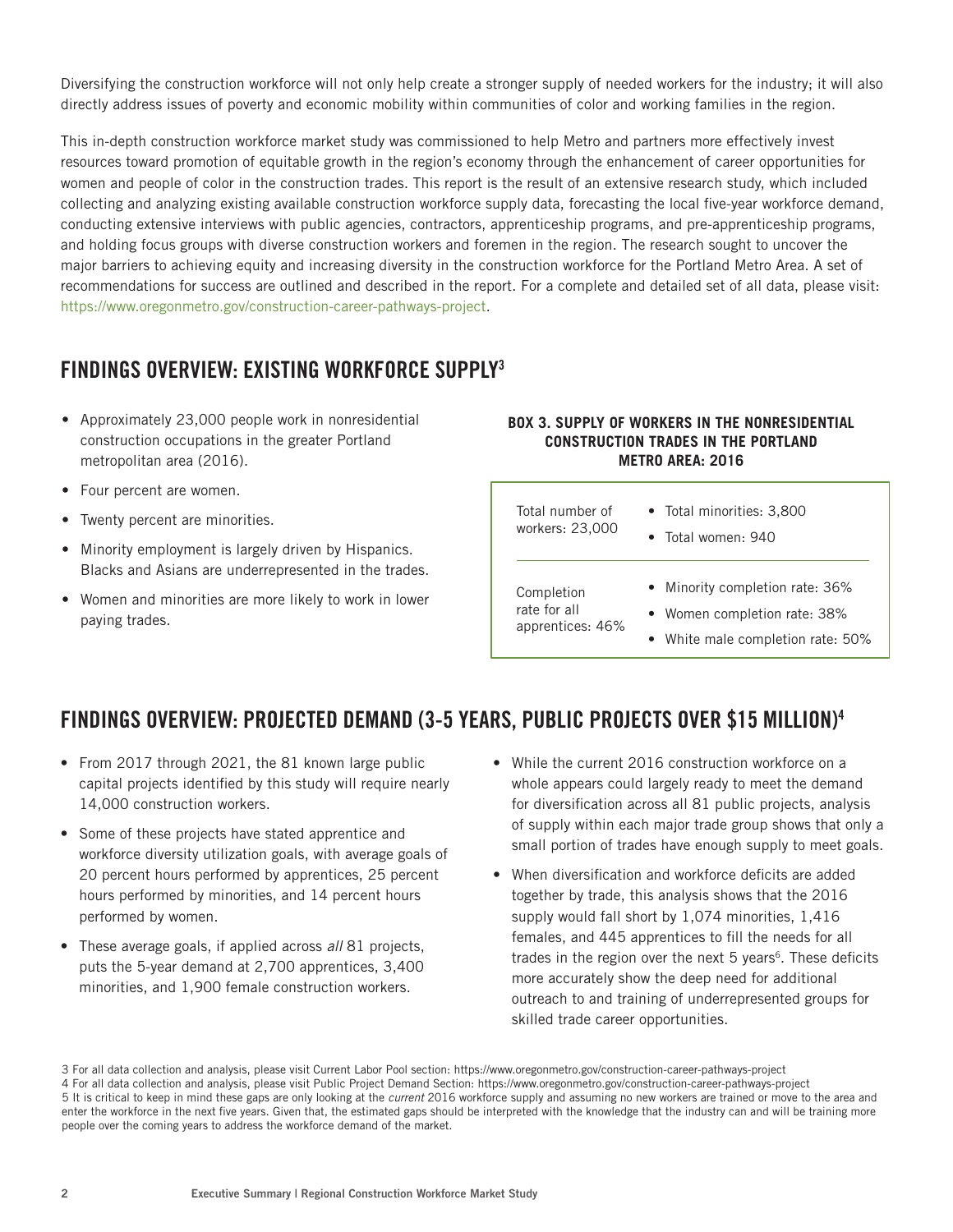#### **BOX 4. DEMAND FOR WORKERS IN THE CONSTRUCTION TRADES ON PUBLIC PROJECTS OVER \$15M IN THE PORTLAND METRO AREA OVER THE NEXT 3-5 YEARS**

| Total number of projects: 81<br>Total dollar amount of projects: \$7.5 billion                                                                 |                                                                     |  |
|------------------------------------------------------------------------------------------------------------------------------------------------|---------------------------------------------------------------------|--|
| Demand for diverse<br>workers and<br>apprentices for current<br>workforce goals:                                                               | • Apprentices: 2,000<br>• Minorities: 1,300<br>$\bullet$ Women: 700 |  |
| Demand for diverse<br>workers and apprentices,<br>assuming all public<br>projects have goals of<br>20% apprentice, 25%<br>minority, 14% women: | • Apprentices 2,700<br>• Minorities: 3,400<br>• Women: 2,000        |  |

# TIARA MOXLEY

*Electrician Apprentice*



Tiara Moxley is the first one in her family to become an electrician. It was never something she imagined herself doing, and she loves it. "You're doing it for other people," she says. After 1.5 years into her apprenticeship, she's worked on a large car manufacturing building, public train shelters, crosswalk streets, and a park.

## FINDINGS OVERVIEW: BARRIERS TO DIVERSIFYING8

The struggle to recruit and retain women and people of color into Construction has *many* causes, including:

- Most connections into apprenticeship still occur through personal referrals, which women and people of color are less likely to experience, and outreach that is done by word of mouth is rarely targeted specifically toward marginalized communities.
- A lack of social networks for women and communities of color within construction minimizes exposure to the possibility of construction as a career option in the first place.
- State-certified pre-apprenticeship programs expose historically underrepresented populations to the trades, screen them for job readiness, and help to cultivate a pipeline of diverse jobseekers. However, these programs have limited capacity due to funding sustainability concerns and reporting fatigue for their numerous existing

funders. Not having a more sustained and/or streamlined funding model for Pre-Apprenticeship programs is a barrier for better and increased recruitment of women and people of color into Construction.

- A history of overt racist and sexist policies within the trades has led to jobsite cultures that are not inclusive (which affects retention of underrepresented workers who begin careers).
- Retention of diverse workers is also adversely affected by the lower-quality training these workers often receive on the jobsite from supervising journeypersons, which means that these apprentices will be less skilled in the trades and will struggle to excel and advance.
- The lack of steady work in the construction industry particularly impacts female and minority workers. Studies in Oregon<sup>9</sup> have shown that these workers work far fewer hours annually than their white male counterparts.

<sup>5</sup> It is critical to keep in mind these gaps are only looking at the *current* 2016 workforce supply and assuming no new workers are trained or move to the area and enter the workforce in the next five years. Given that, the estimated gaps should be interpreted with the knowledge that the industry can and will be training more people over the coming years to address the workforce demand of the market.

<sup>6</sup> This only includes demand for public projects over \$15M over the next five years, which represents a portion of the overall demand for construction workers in the region. It does not include private projects or any projects that were not disclosed during study interviews.

<sup>7</sup> It is critical to keep in mind these gaps are only looking at the current 2016 workforce supply and assuming no new workers are trained or move to the area and enter the workforce in the next five years. Given that, the estimated gaps should be interpreted with the knowledge that the industry can and will be training more people over the coming years to address the workforce demand of the market.

<sup>8</sup> For all data collection and analysis, please refer to Summaries of Interviews: https://www.oregonmetro.gov/construction-career-pathways-project

<sup>9</sup> For all data collection and analysis, please refer to Summaries of Interviews: https://www.oregonmetro.gov/construction-career-pathways-project